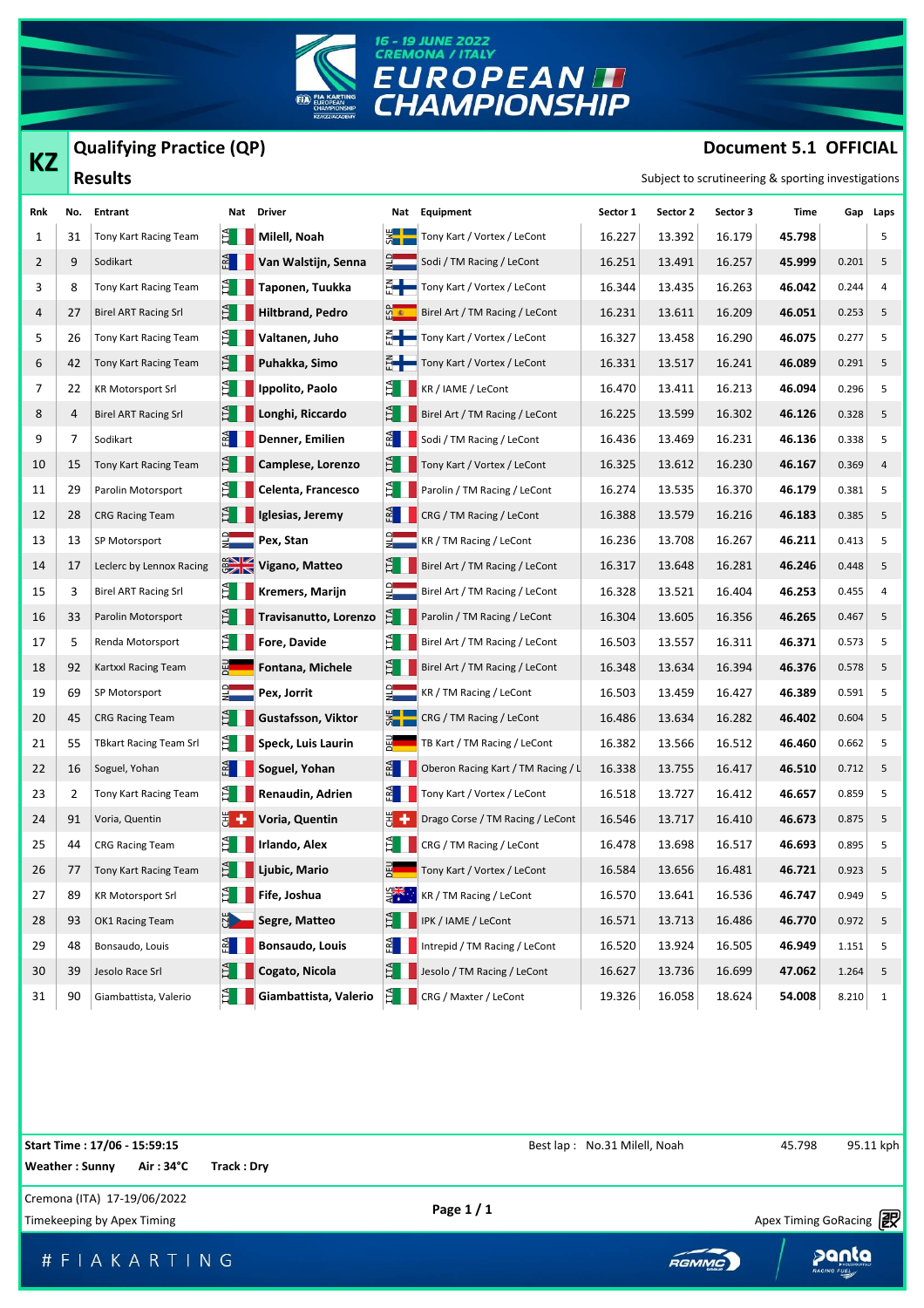

|                |                | <b>Qualifying Practice (QP)</b> |                |                |                   |                |                |             |                |     |                                         |                 |                                                          |                 |       |
|----------------|----------------|---------------------------------|----------------|----------------|-------------------|----------------|----------------|-------------|----------------|-----|-----------------------------------------|-----------------|----------------------------------------------------------|-----------------|-------|
| <b>KZ</b>      |                | <b>Best Sectors Analysis</b>    |                |                |                   |                |                |             |                |     |                                         |                 | For information purposes. No official / regulatory value |                 |       |
|                | Rnk No.        | S1<br>Time                      | Rnk            | No.            | S2<br><b>Time</b> | Rnk            | S3<br>No.      | <b>Time</b> | <b>Rnk</b>     | No. | <b>Ideal Lap Times</b><br><b>Driver</b> | <b>Nat</b>      | <b>Ideal Lap</b>                                         | <b>Best Lap</b> | Diff. |
| $\mathbf{1}$   | 4              | 16.225                          | $\mathbf{1}$   | 31             | 13.392            | $\mathbf{1}$   | 31             | 16.179      | $\mathbf{1}$   | 31  | Milell, Noah                            | $rac{1}{2}$     | 45.798                                                   | 45.798          |       |
| $\overline{2}$ | 31             | 16.227                          | $\overline{2}$ | 22             | 13.411            | $\overline{2}$ | 27             | 16.209      | $\overline{2}$ | 22  | Ippolito, Paolo                         | $\overline{11}$ | 45.940                                                   | 46.094          | 0.154 |
| 3              | 27             | 16.231                          | 3              | 8              | 13.435            | 3              | 22             | 16.213      | 3              | 27  | <b>Hiltbrand, Pedro</b>                 | <u>ကို ေ</u>    | 45.964                                                   | 46.051          | 0.087 |
| 4              | 13             | 16.236                          | 4              | 26             | 13.458            | $\overline{4}$ | 28             | 16.216      | 4              | 7   | Denner, Emilien                         | ERA             | 45.971                                                   | 46.136          | 0.165 |
| 5              | 9              | 16.251                          | 5              | 69             | 13.459            | 5              | 15             | 16.230      | 5              | 8   | Taponen, Tuukka                         | ┋╊═             | 45.989                                                   | 46.042          | 0.053 |
| 6              | 42             | 16.262                          | 6              | 7              | 13.469            | 6              | $\overline{7}$ | 16.231      | 6              | 9   | Van Walstijn, Senna                     | $\frac{1}{2}$   | 45.999                                                   | 45.999          |       |
| $\overline{7}$ | $\overline{7}$ | 16.271                          | 7              | 9              | 13.491            | 7              | 42             | 16.241      | $\overline{7}$ | 42  | Puhakka, Simo                           | $E +$           | 46.009                                                   | 46.089          | 0.080 |
| 8              | 29             | 16.274                          | 8              | 4              | 13.494            | 8              | 29             | 16.243      | 8              | 4   | Longhi, Riccardo                        | IΤΑ             | 46.021                                                   | 46.126          | 0.105 |
| 9              | 15             | 16.280                          | 9              | 42             | 13.506            | 9              | 9              | 16.257      | 9              | 15  | Camplese, Lorenzo                       | ITA             | 46.035                                                   | 46.167          | 0.132 |
| 10             | 17             | 16.289                          | 10             | 3              | 13.521            | 10             | 8              | 16.263      | 10             | 13  | Pex, Stan                               | $\frac{1}{2}$   | 46.036                                                   | 46.211          | 0.175 |
| 11             | 8              | 16.291                          | 11             | 27             | 13.524            | 11             | 13             | 16.267      | 11             | 29  | Celenta, Francesco                      | ITA             | 46.048                                                   | 46.179          | 0.131 |
| 12             | 33             | 16.304                          | 12             | 15             | 13.525            | 12             | 17             | 16.281      | 12             | 26  | Valtanen, Juho                          | ┋╋╾             | 46.075                                                   | 46.075          |       |
| 13             | 3              | 16.314                          | 13             | 29             | 13.531            | 13             | 45             | 16.282      | 13             | 3   | Kremers, Marijn                         | $\frac{1}{2}$   | 46.151                                                   | 46.253          | 0.102 |
| 14             | 22             | 16.316                          | 14             | 13             | 13.533            | 14             | 26             | 16.290      | 14             | 33  | Travisanutto, Lorenzo                   | $\mathbb{H}$    | 46.182                                                   | 46.265          | 0.083 |
| 15             | 26             | 16.327                          | 15             | 33             | 13.547            | 15             | 4              | 16.302      | 15             | 28  | Iglesias, Jeremy                        | ERA             | 46.183                                                   | 46.183          |       |
| 16             | 16             | 16.338                          | 16             | 5              | 13.557            | 16             | 92             | 16.305      | 16             | 17  | Vigano, Matteo                          | ITA             | 46.218                                                   | 46.246          | 0.028 |
| 17             | 92             | 16.348                          | 17             | 55             | 13.566            | 17             | 5              | 16.311      | 17             | 69  | Pex, Jorrit                             | $\frac{1}{2}$   | 46.224                                                   | 46.389          | 0.165 |
| 18             | 5              | 16.364                          | 18             | 28             | 13.579            | 18             | 55             | 16.316      | 18             | 5   | <b>Fore, Davide</b>                     | ITA             | 46.232                                                   | 46.371          | 0.139 |
| 19             | 69             | 16.371                          | 19             | 45             | 13.580            | 18             | 3              | 16.316      | 19             | 55  | Speck, Luis Laurin                      | DEU <sub></sub> | 46.264                                                   | 46.460          | 0.196 |
| 20             | 55             | 16.382                          | 20             | 44             | 13.593            | 20             | 33             | 16.331      | 20             | 92  | Fontana, Michele                        | ĽА              | 46.287                                                   | 46.376          | 0.089 |
| 21             | 28             | 16.388                          | 21             | $\overline{2}$ | 13.599            | 21             | 48             | 16.357      | 21             | 45  | Gustafsson, Viktor                      | $rac{1}{2}$     | 46.338                                                   | 46.402          | 0.064 |
| 22             | 89             | 16.469                          | 22             | 92             | 13.634            | 22             | 16             | 16.377      | 22             | 16  | Soguel, Yohan                           | FRA             | 46.455                                                   | 46.510          | 0.055 |
| 23             | 44             | 16.470                          | 23             | 89             | 13.641            | 23             | 69             | 16.394      | 23             | 2   | Renaudin, Adrien                        | FA              | 46.529                                                   | 46.657          | 0.128 |
| 24             | 45             | 16.476                          | 24             | 17             | 13.648            | 24             | 91             | 16.410      | 24             | 44  | Irlando, Alex                           | IТА             | 46.580                                                   | 46.693          | 0.113 |
| 25             | 77             | 16.496                          | 25             | 93             | 13.651            | 25             | 2              | 16.412      | 25             | 89  | Fife, Joshua                            | <b>DAK</b>      | 46.617                                                   | 46.747          | 0.130 |
| 26             | $\overline{2}$ | 16.518                          | 26             | 77             | 13.656            | 26             | 93             | 16.473      | 26             | 77  | Ljubic, Mario                           | $\exists$<br>≏  | 46.633                                                   | 46.721          | 0.088 |
| 27             | 48             | 16.520                          | 27             | 39             | 13.680            | 27             | 77             | 16.481      | 27             | 91  | Voria, Quentin                          | $\frac{1}{5}$ + | 46.673                                                   | 46.673          |       |
| 28             | 91             | 16.546                          | 28             | 91             | 13.717            | 28             | 89             | 16.507      | 28             | 93  | Segre, Matteo                           | <b>LTA</b>      | 46.686                                                   | 46.770          | 0.084 |
| 29             | 93             | 16.562                          | 29             | 16             | 13.740            | 29             | 44             | 16.517      | 29             | 48  | <b>Bonsaudo, Louis</b>                  | FRA             | 46.801                                                   | 46.949          | 0.148 |
| 30             | 39             | 16.627                          | 30             | 48             | 13.924            | 30             | 39             | 16.588      | 30             | 39  | Cogato, Nicola                          | LΤΑ             | 46.895                                                   | 47.062          | 0.167 |
| 31             | 90             | 19.326                          | 31             | 90             | 16.058            | 31             | 90             | 18.624      | 31             | 90  | Giambattista, Valerio                   | $E_{\rm H}$     | 54.008                                                   | 54.008          |       |
|                |                |                                 |                |                |                   |                |                |             |                |     |                                         |                 |                                                          |                 |       |

Apex Timing - drive your success https://www.apex-timing.com/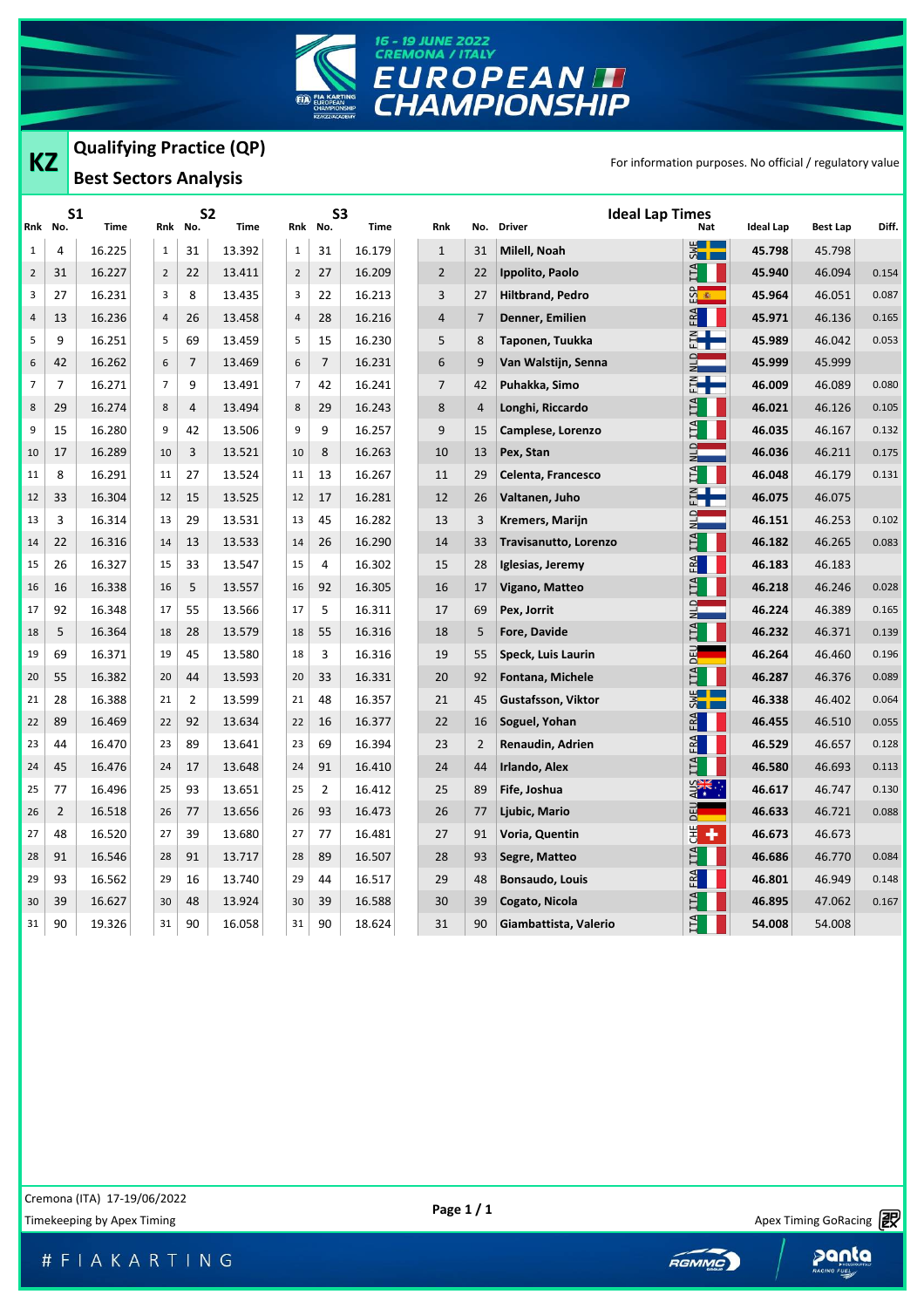

## **Qualifying Practice (QP)**

| KZ            |        |              |                          | Qualifying Practice (QP) |     |          |                |               |
|---------------|--------|--------------|--------------------------|--------------------------|-----|----------|----------------|---------------|
|               |        |              |                          | <b>Lap Time Analysis</b> |     |          |                |               |
| Laps Sector 1 |        |              | Sector 2                 | Sector 3                 | Spd | Lap Time |                | Laps Sector 1 |
| No.2          |        |              | Renaudin, Adrien         |                          |     |          |                | No.13 Pex, !  |
| 1             | 17.658 |              | 14.120                   | 16.605                   | 135 | 48.383   | 1              | 17.877        |
| 2             | 16.870 |              | 13.738                   | 16.423                   | 136 | 47.031   | $\overline{2}$ | 16.479        |
| 3             | 16.518 |              | 13.727                   | 16.412                   | 135 | 46.657   | 3              | 16.236        |
| 4             | 16.644 |              | 14.895                   | 16.598                   | 136 | 48.137   | 4              | 17.495        |
| 5             | 16.573 |              | 13.599                   | 16.533                   | 135 | 46.705   | 5              | 16.319        |
| No.3          |        |              | <b>Kremers, Marijn</b>   |                          |     |          |                | No.15 Camp    |
| 1             | 18.738 |              | 14.857                   | 17.896                   | 138 | 51.491   | 1              | 18.528        |
| 2             | 16.407 |              | 13.556                   | 16.316                   | 138 | 46.279   | 2              | 16.461        |
| 3             | 16.328 |              | 13.521                   | 16.404                   | 138 | 46.253   | 3              | 16.325        |
| 4             | 16.314 |              | 13.629                   | 16.372                   | 137 | 46.315   | 4              | 16.280        |
|               |        |              | No.4 Longhi, Riccardo    |                          |     |          |                | No.16 Sogu    |
| 1             | 18.064 |              | 14.595                   | 16.755                   | 134 | 49.414   | 1              | 18.379        |
| 2             | 16.399 |              | 13.494                   | 16.458                   | 133 | 46.351   | 2              | 16.623        |
| 3             | 16.225 |              | 13.599                   | 16.302                   | 135 | 46.126   | 3              | 16.430        |
| 4             | 16.321 |              | 13.577                   | 16.325                   | 136 | 46.223   | 4              | 16.338        |
| 5             | 16.314 |              | 13.507                   | 16.321                   | 136 | 46.142   | 5              | 16.441        |
| No.5          |        | Fore, Davide |                          |                          |     |          |                | No.17 Vigar   |
| 1             | 19.115 |              | 14.987                   | 18.430                   | 136 | 52.532   | 1              | 20.686        |
| 2             | 16.503 |              | 13.557                   | 16.311                   | 138 | 46.371   | 2              | 17.936        |
| 3             | 16.400 |              | 13.641                   | 16.439                   | 137 | 46.480   | 3              | 16.289        |
| 4             | 17.353 |              | 13.974                   | 16.496                   | 137 | 47.823   | 4              | 16.317        |
| 5             | 16.364 |              | 13.644                   | 17.303                   | 135 | 47.311   | 5              | 16.409        |
| No.7          |        |              | Denner, Emilien          |                          |     |          |                | No.22 Ippol   |
| 1             | 21.018 |              | 16.651                   | 18.802                   | 122 | 56.471   | 1              | 18.253        |
| 2             | 17.646 |              | 14.237                   | 16.549                   | 137 | 48.432   | 2              | 16.599        |
| 3             | 16.436 |              | 13.469                   | 16.231                   | 137 | 46.136   | 3              | 16.470        |
| 4             | 16.358 |              | 16.951                   | 16.787                   | 138 | 50.096   | 4              | 16.345        |
| 5             | 16.271 |              | 13.702                   | 16.330                   | 137 | 46.303   | 5              | 16.316        |
|               |        |              | Taponen, Tuukka          |                          |     |          |                | No.26 Valta   |
| No.8<br>1     | 17.407 |              | 16.117                   | 17.337                   | 136 | 50.861   | 1              | 17.948        |
| 2             | 16.344 |              | 13.435                   | 16.263                   | 137 | 46.042   | 2              | 16.478        |
| 3             | 16.291 |              | 13.498                   | 16.295                   | 138 | 46.084   | 3              | 16.548        |
| 4             | 16.353 |              | 13.490                   | 16.332                   | 139 | 46.175   | 4              | 16.327        |
|               |        |              | No.9 Van Walstijn, Senna |                          |     |          | 5              | 16.438        |
| 1             | 21.381 |              | 21.841                   | 18.918                   | 134 | 1:02.140 | <b>No.27</b>   | <b>Hiltb</b>  |
| 2             | 16.614 |              | 13.641                   | 16.509                   | 137 | 46.764   | 1              | 18.738        |
| 3             | 16.251 |              | 13.491                   | 16.257                   | 136 | 45.999   | 2              | 16.428        |
| 4             | 16.376 |              | 19.882                   | 16.598                   | 136 | 52.856   | 3              | 16.231        |
| 5             | 16.260 |              | 13.505                   | 16.285                   | 137 | 46.050   | 4              | 16.258        |
|               |        |              |                          |                          |     |          | 5              | 16.291        |
|               |        |              |                          |                          |     |          |                |               |

|   |                       |                         |          |     |          | For info  |
|---|-----------------------|-------------------------|----------|-----|----------|-----------|
|   | Laps Sector 1         | Sector 2                | Sector 3 | Spd | Lap Time | Laps      |
|   | No.13 Pex, Stan       |                         |          |     |          | No.2      |
| 1 | 17.877                | 16.017                  | 18.563   | 136 | 52.457   | 1         |
| 2 | 16.479                | 13.533                  | 16.389   | 135 | 46.401   | 2         |
| 3 | 16.236                | 13.708                  | 16.267   | 137 | 46.211   | 3         |
| 4 | 17.495                | 14.564                  | 16.813   | 136 | 48.872   | 4         |
| 5 | 16.319                | 13.605                  | 16.410   | 137 | 46.334   | 5         |
|   |                       | No.15 Camplese, Lorenzo |          |     |          | No.2      |
| 1 | 18.528                | 14.631                  | 16.836   | 137 | 49.995   | 1         |
| 2 | 16.461                | 13.525                  | 16.407   | 138 | 46.393   | 2         |
| 3 | 16.325                | 13.612                  | 16.230   | 139 | 46.167   | 3         |
| 4 | 16.280                | 13.590                  | 16.432   | 138 | 46.302   | 4         |
|   | No.16 Soguel, Yohan   |                         |          |     |          | 5         |
| 1 | 18.379                | 20.374                  | 21.927   | 131 | 1:00.680 | No.3      |
| 2 | 16.623                | 13.891                  | 17.160   | 135 | 47.674   | 1         |
| 3 | 16.430                | 13.765                  | 16.377   | 136 | 46.572   | 2         |
| 4 | 16.338                | 13.755                  | 16.417   | 135 | 46.510   | 3         |
| 5 | 16.441                | 13.740                  | 16.406   | 135 | 46.587   | 4         |
|   | No.17 Vigano, Matteo  |                         |          |     |          | 5         |
| 1 | 20.686                | 16.547                  | 19.024   | 121 | 56.257   |           |
| 2 | 17.936                | 14.143                  | 16.472   | 136 | 48.551   | No.3<br>1 |
| 3 | 16.289                | 13.667                  | 16.379   | 136 | 46.335   | 2         |
| 4 | 16.317                | 13.648                  | 16.281   | 137 | 46.246   | 3         |
| 5 | 16.409                | 13.843                  | 16.911   | 132 | 47.163   | 4         |
|   | No.22 Ippolito, Paolo |                         |          |     |          | 5         |
| 1 | 18.253                | 14.779                  | 17.021   | 137 | 50.053   |           |
| 2 | 16.599                | 13.596                  | 16.256   | 138 | 46.451   | No.3<br>1 |
| 3 | 16.470                | 13.411                  | 16.213   | 137 | 46.094   | 2         |
| 4 | 16.345                | 13.446                  | 16.397   | 138 | 46.188   | 3         |
| 5 | 16.316                | 13.501                  | 16.358   | 138 | 46.175   | 4         |
|   |                       |                         |          |     |          | 5         |
|   | No.26 Valtanen, Juho  |                         |          |     |          |           |
| 1 | 17.948                | 15.089                  | 17.102   | 137 | 50.139   | No.4      |
| 2 | 16.478                | 13.607<br>13.592        | 16.626   | 136 | 46.711   | 1         |
| 3 | 16.548                | 13.458                  | 16.414   | 136 | 46.554   | 2         |
| 4 | 16.327                |                         | 16.290   | 137 | 46.075   | 3         |
| 5 | 16.438                | 13.646                  | 16.412   | 136 | 46.496   | 4         |
|   |                       | No.27 Hiltbrand, Pedro  |          |     |          | 5         |
| 1 | 18.738                | 15.008                  | 17.479   | 137 | 51.225   | No.4      |
| 2 | 16.428                | 13.898                  | 16.241   | 137 | 46.567   | 1         |
| 3 | 16.231                | 13.611                  | 16.209   | 137 | 46.051   | 2         |
| 4 | 16.258                | 13.524                  | 16.426   | 136 | 46.208   | 3         |
| 5 | 16.291                | 13.647                  | 16.990   | 120 | 46.928   | 4         |

| ΚZ             |                          | Qualifying Practice (QP)        |          |     |          |                |                       |                         |          |     |          |                |                               |                             | For information purposes. No official / regulatory value |     |          |
|----------------|--------------------------|---------------------------------|----------|-----|----------|----------------|-----------------------|-------------------------|----------|-----|----------|----------------|-------------------------------|-----------------------------|----------------------------------------------------------|-----|----------|
|                |                          | Lap Time Analysis               |          |     |          |                |                       |                         |          |     |          |                |                               |                             |                                                          |     |          |
|                |                          | aps Sector 1 Sector 2           | Sector 3 | Spd | Lap Time |                | Laps Sector 1         | Sector 2                | Sector 3 | Spd | Lap Time |                | Laps Sector 1                 | Sector 2                    | Sector 3                                                 | Spd | Lap Time |
|                |                          | <b>Jo.2 Renaudin, Adrien</b>    |          |     |          |                | No.13 Pex, Stan       |                         |          |     |          |                |                               | No.28 Iglesias, Jeremy      |                                                          |     |          |
|                | $1 \mid 17.658$          | 14.120                          | 16.605   | 135 | 48.383   | $\mathbf{1}$   | 17.877                | 16.017                  | 18.563   | 136 | 52.457   | 1              | 18.295                        | 15.119                      | 17.167                                                   | 136 | 50.581   |
|                | $2 \mid 16.870$          | 13.738                          | 16.423   | 136 | 47.031   | 2              | 16.479                | 13.533                  | 16.389   | 135 | 46.401   | 2              | 16.535                        | 13.598                      | 16.355                                                   | 138 | 46.488   |
| 3              | 16.518                   | 13.727                          | 16.412   | 135 | 46.657   | 3              | 16.236                | 13.708                  | 16.267   | 137 | 46.211   | 3              | 16.388                        | 13.579                      | 16.216                                                   | 138 | 46.183   |
|                | 4 16.644                 | 14.895                          | 16.598   | 136 | 48.137   | 4              | 17.495                | 14.564                  | 16.813   | 136 | 48.872   | 4              | 16.562                        | 15.177                      | 16.407                                                   | 138 | 48.146   |
| 5.             | 16.573                   | 13.599                          | 16.533   | 135 | 46.705   | 5              | 16.319                | 13.605                  | 16.410   | 137 | 46.334   | 5              | 16.636                        | 13.844                      | 16.439                                                   | 137 | 46.919   |
|                |                          | <b>Jo.3 Kremers, Marijn</b>     |          |     |          |                |                       | No.15 Camplese, Lorenzo |          |     |          |                |                               | No.29 Celenta, Francesco    |                                                          |     |          |
| $\mathbf{1}$   | 18.738                   | 14.857                          | 17.896   | 138 | 51.491   | 1              | 18.528                | 14.631                  | 16.836   | 137 | 49.995   | 1              | 20.863                        | 16.488                      | 18.734                                                   | 123 | 56.085   |
|                | $2 \mid 16.407$          | 13.556                          | 16.316   | 138 | 46.279   | $\mathbf{2}$   | 16.461                | 13.525                  | 16.407   | 138 | 46.393   | 2              | 17.868                        | 14.560                      | 16.388                                                   | 138 | 48.816   |
| 3              | 16.328                   | 13.521                          | 16.404   | 138 | 46.253   | 3              | 16.325                | 13.612                  | 16.230   | 139 | 46.167   | 3              | 16.472                        | 13.531                      | 16.243                                                   | 138 | 46.246   |
| 4              | 16.314                   | 13.629                          | 16.372   | 137 | 46.315   | 4              | 16.280                | 13.590                  | 16.432   | 138 | 46.302   | 4              | 16.274                        | 13.535                      | 16.370                                                   | 137 | 46.179   |
|                |                          | Vo.4 Longhi, Riccardo           |          |     |          |                | No.16 Soguel, Yohan   |                         |          |     |          | 5              | 16.345                        | 13.926                      | 17.182                                                   | 113 | 47.453   |
|                | 1   18.064               | 14.595                          | 16.755   | 134 | 49.414   | 1              | 18.379                | 20.374                  | 21.927   | 131 | 1:00.680 |                | No.31 Milell, Noah            |                             |                                                          |     |          |
|                | $2 \mid 16.399$          | 13.494                          | 16.458   | 133 | 46.351   | 2              | 16.623                | 13.891                  | 17.160   | 135 | 47.674   | 1              | 17.800                        | 14.053                      | 16.554                                                   | 136 | 48.407   |
| 3              | 16.225                   | 13.599                          | 16.302   | 135 | 46.126   | 3              | 16.430                | 13.765                  | 16.377   | 136 | 46.572   | 2              | 16.588                        | 13.480                      | 16.461                                                   | 137 | 46.529   |
| 4              | 16.321                   | 13.577                          | 16.325   | 136 | 46.223   | 4              | 16.338                | 13.755                  | 16.417   | 135 | 46.510   | 3              | 16.227                        | 13.392                      | 16.179                                                   | 137 | 45.798   |
| 5              | 16.314                   | 13.507                          | 16.321   | 136 | 46.142   | 5              | 16.441                | 13.740                  | 16.406   | 135 | 46.587   | 4              | 16.388                        | 14.473                      | 16.467                                                   | 137 | 47.328   |
|                | <b>Jo.5 Fore, Davide</b> |                                 |          |     |          |                |                       | No.17 Vigano, Matteo    |          |     |          | 5              | 16.336                        | 13.443                      | 16.221                                                   | 136 | 46.000   |
| 1              | 19.115                   | 14.987                          | 18.430   | 136 | 52.532   | 1              | 20.686                | 16.547                  | 19.024   | 121 | 56.257   |                |                               | No.33 Travisanutto, Lorenzo |                                                          |     |          |
| $\overline{2}$ | 16.503                   | 13.557                          | 16.311   | 138 | 46.371   | $\overline{2}$ | 17.936                | 14.143                  | 16.472   | 136 | 48.551   | 1              | 17.605                        | 15.154                      | 17.347                                                   | 138 | 50.106   |
|                | 3   16.400               | 13.641                          | 16.439   | 137 | 46.480   | 3              | 16.289                | 13.667                  | 16.379   | 136 | 46.335   | 2              | 16.785                        | 13.657                      | 16.408                                                   | 137 | 46.850   |
|                | 4   17.353               | 13.974                          | 16.496   | 137 | 47.823   | 4              | 16.317                | 13.648                  | 16.281   | 137 | 46.246   | 3              | 16.374                        | 13.547                      | 16.416                                                   | 137 | 46.337   |
| 5              | 16.364                   | 13.644                          | 17.303   | 135 | 47.311   | 5              | 16.409                | 13.843                  | 16.911   | 132 | 47.163   | 4              | 16.381                        | 13.565                      | 16.331                                                   | 137 | 46.277   |
|                |                          | <b>Vo.7 Denner, Emilien</b>     |          |     |          |                | No.22 Ippolito, Paolo |                         |          |     |          | 5              | 16.304                        | 13.605                      | 16.356                                                   | 137 | 46.265   |
|                | $1 \mid 21.018$          | 16.651                          | 18.802   | 122 | 56.471   | 1              | 18.253                | 14.779                  | 17.021   | 137 | 50.053   |                | No.39 Cogato, Nicola          |                             |                                                          |     |          |
|                | $2 \mid 17.646$          | 14.237                          | 16.549   | 137 | 48.432   | 2              | 16.599                | 13.596                  | 16.256   | 138 | 46.451   | 1              | 20.827                        | 16.489                      | 18.860                                                   | 125 | 56.176   |
|                | 3   16.436               | 13.469                          | 16.231   | 137 | 46.136   | 3              | 16.470                | 13.411                  | 16.213   | 137 | 46.094   | $\overline{2}$ | 18.016                        | 14.140                      | 16.654                                                   | 134 | 48.810   |
|                | 4 16.358                 | 16.951                          | 16.787   | 138 | 50.096   | 4              | 16.345                | 13.446                  | 16.397   | 138 | 46.188   | 3              | 16.808                        | 13.680                      | 16.588                                                   | 135 | 47.076   |
|                | 5 16.271                 | 13.702                          | 16.330   | 137 | 46.303   | 5              | 16.316                | 13.501                  | 16.358   | 138 | 46.175   | 4              | 16.717                        | 13.861                      | 16.612                                                   | 136 | 47.190   |
|                |                          | <b>Vo.8 Taponen, Tuukka</b>     |          |     |          |                | No.26 Valtanen, Juho  |                         |          |     |          | 5              | 16.627                        | 13.736                      | 16.699                                                   | 135 | 47.062   |
|                | 1 17.407                 | 16.117                          | 17.337   | 136 | 50.861   | $\mathbf{1}$   | 17.948                | 15.089                  | 17.102   | 137 | 50.139   |                | No.42 Puhakka, Simo           |                             |                                                          |     |          |
|                | $2 \mid 16.344$          | 13.435                          | 16.263   | 137 | 46.042   | $\mathbf{2}$   | 16.478                | 13.607                  | 16.626   | 136 | 46.711   | 1              | 17.537                        | 15.801                      | 17.258                                                   | 137 | 50.596   |
|                | 3   16.291               | 13.498                          | 16.295   | 138 | 46.084   | 3              | 16.548                | 13.592                  | 16.414   | 136 | 46.554   | 2              | 16.609                        | 13.506                      | 16.269                                                   | 138 | 46.384   |
|                | 4   16.353               | 13.490                          | 16.332   | 139 | 46.175   | 4              | 16.327                | 13.458                  | 16.290   | 137 | 46.075   | 3              | 16.331                        | 13.517                      | 16.241                                                   | 137 | 46.089   |
|                |                          | <b>Jo.9 Van Walstijn, Senna</b> |          |     |          | 5              | 16.438                | 13.646                  | 16.412   | 136 | 46.496   | 4              | 16.262                        | 13.550                      | 16.318                                                   | 137 | 46.130   |
|                | $1 \mid 21.381$          | 21.841                          | 18.918   | 134 | 1:02.140 |                |                       | No.27 Hiltbrand, Pedro  |          |     |          | 5              | 16.478                        | 13.561                      | 16.293                                                   | 137 | 46.332   |
|                | $2 \mid 16.614$          | 13.641                          | 16.509   | 137 | 46.764   | $\mathbf{1}$   | 18.738                | 15.008                  | 17.479   | 137 | 51.225   |                |                               |                             |                                                          |     |          |
|                | 3   16.251               | 13.491                          | 16.257   | 136 | 45.999   |                | $2 \mid 16.428$       | 13.898                  | 16.241   | 137 | 46.567   | 1              | No.44 Irlando, Alex<br>17.958 | 14.806                      | 18.016                                                   | 133 | 50.780   |
|                | 4 16.376                 | 19.882                          | 16.598   | 136 | 52.856   | 3              | 16.231                | 13.611                  | 16.209   | 137 | 46.051   | $\mathbf{2}$   | 16.799                        | 13.593                      | 16.558                                                   | 136 | 46.950   |
| 5              | 16.260                   | 13.505                          | 16.285   | 137 | 46.050   | $4 \quad$      | 16.258                | 13.524                  | 16.426   | 136 | 46.208   | 3              | 16.478                        | 13.698                      | 16.517                                                   | 136 | 46.693   |
|                |                          |                                 |          |     |          |                |                       |                         |          |     |          |                |                               |                             |                                                          |     |          |
|                |                          |                                 |          |     |          |                | 5   16.291            | 13.647                  | 16.990   | 120 | 46.928   |                | 4   16.519                    | 13.624                      | 16.556                                                   | 136 | 46.699   |

Cremona (ITA) 17-19/06/2022 **Page 1 / 2**

Timekeeping by Apex Timing Corners and Timekeeping by Apex Timing GoRacing **PR**<br>Timekeeping by Apex Timing Apex Timing Corners and Timekeeping by Apex Timing GoRacing **PR** 

panta

**16.470** 13.624 16.640 136 46.734

Apex Timing - drive your success https://www.apex-timing.com/